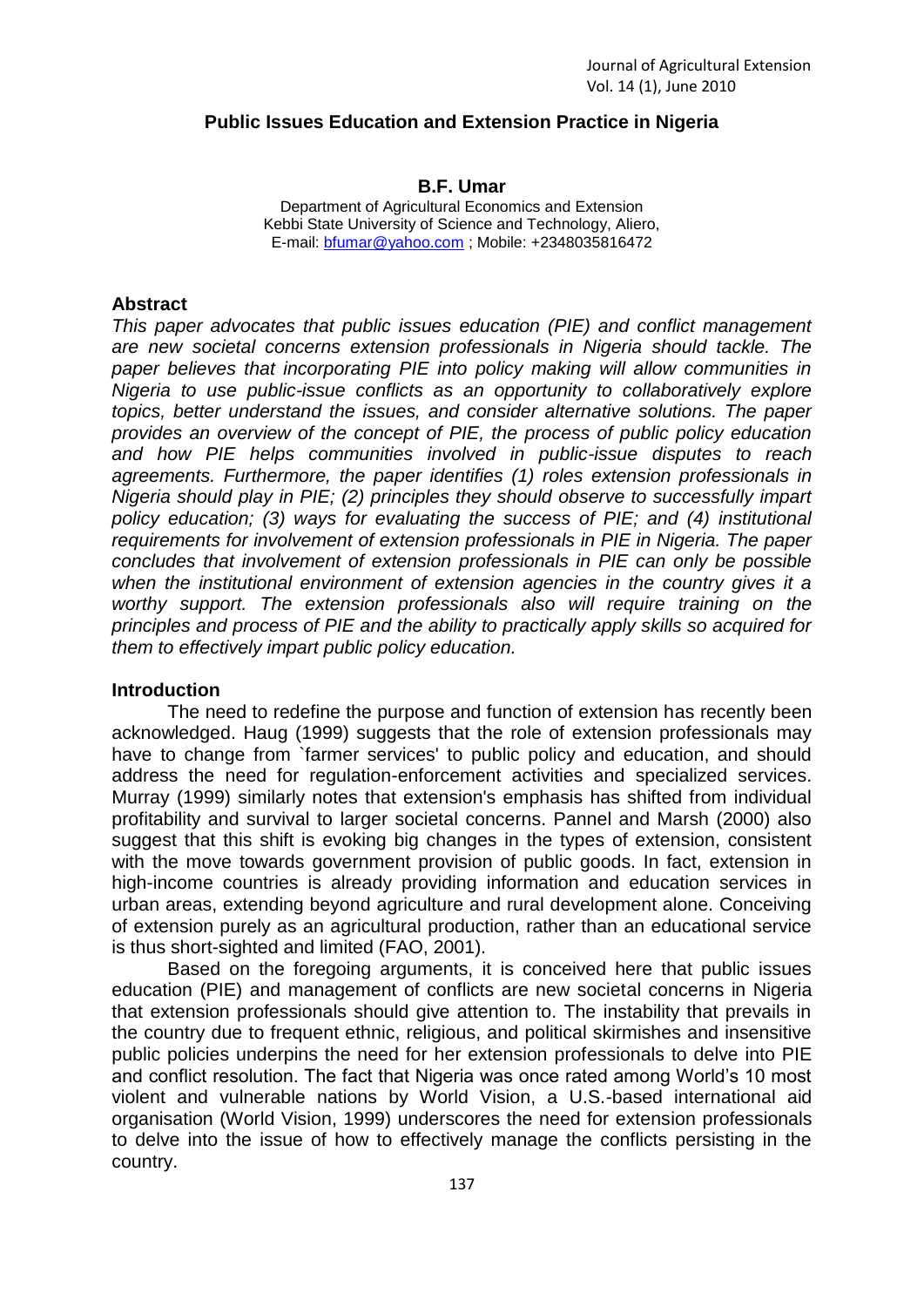Extension needs to delve into public issues and conflict particularly in view of the fact that extension professionals are the workers who have the most frequent and direct contact with people particularly in rural areas of Nigeria. Thus, Nigeria's extension services, by their very mandate and character, should learn to deal with traditional, mostly illiterate rural households, in order to provide them with technical advice not only on agricultural technologies but also on some current issues.

Some possible issues of interest to the Nigerian public that extension professionals could help them to resolve collaboratively include: the Niger Delta crisis, the incessant ethnic/religious conflicts in Jos and other parts of northern Nigeria, the electoral crises, the polio immunization controversy, the on-shore/offshore bill, the introduction of fuel tax, settling of white Zimbabwean farmers in Nigeria, privatisation of public corporations and services, HIV/AIDS, the Afghanistan and Iraqi crises, natural resource disputes between farmers and Fulani herdsmen, to mention just a few. Many of these and other public issues have generated severe controversies in Nigeria that have often resulted into violence (WSWS, 2001; BBC, 2003; IRIN, 2002, 2003; IPS, 2004). If extension professionals can employ PIE to educate the Nigerian public on these and other thorny public issues and to help them resolve them cooperatively, the incidence of conflicts and instability usually associated with people's reaction to the issues could be minimised or avoided completely. However, in order for the extension professionals to determine what their role might be in resolving policy conflicts, they first need to understand the unique characteristics of public issues and the steps of the public policy process (Anon, 1993).

#### **The Concept of Public Issues Education**

A public issue is a topic of concern to a broad community, which often generates controversy due to the differing views, values, and interests which people hold about the issue. Public issues usually prompt public choices – to change policies or preserve the status quo. PIE is an extension educational activity that emphasizes knowledge-based decision-making and is applied to issues of broad concern. It involves educational programmes that have the objective of enhancing the society's capacity to understand and address issues of widespread concern. The principal objective is to help citizens in a democracy to educate themselves so that they can make better-informed policy choices (Danielson and Perrin, undated, ECOP, 1992). Because PIE programmes are designed for issues of conflict, the programmes usually incorporate a variety of techniques including those used in public policy education and public dispute resolution. Incorporating PIE into policy making allows communities to use the conflict as an opportunity to explore topics, better understand the issues, and consider alternate solutions. The purpose of PIE is to help people move from their positions (what they say they want) to their interests (their underlying reason for concern) so they may communicate clearly.

There are a number of models of PIE that extension professionals in Nigeria may find useful. One of them is the public policy education process that focuses on alternatives and consequences. It has evolved over a period of years as a result of a pioneer group of extension workers in the U.S. struggling with various client groups to help them deal with a variety of public problems (WRDC, 1993). Policy education is cyclic and the cycle begins with an issue that is perceived as a problem in the community (e.g. privatization of public corporations and services, petroleum tax,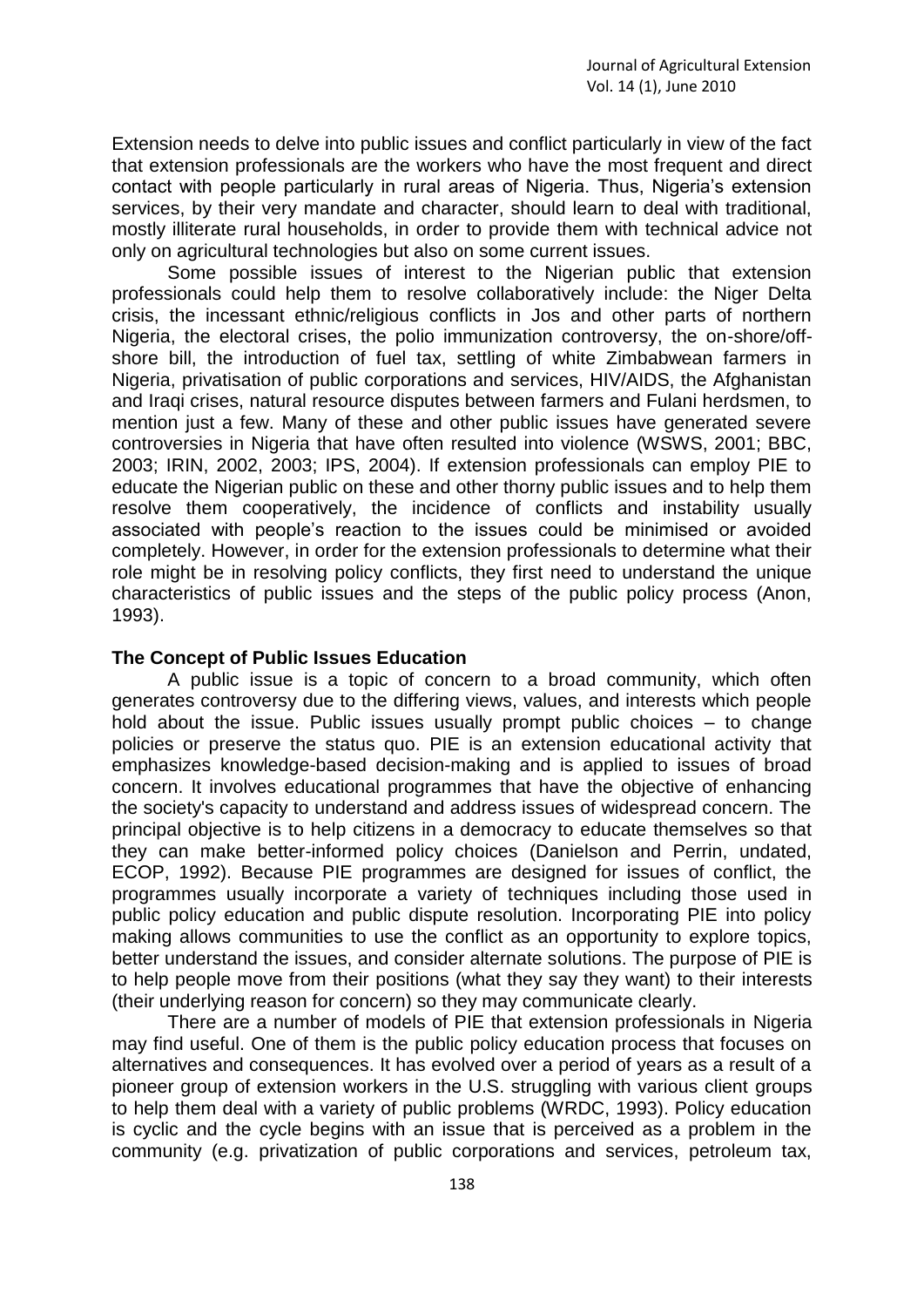Journal of Agricultural Extension Vol. 14 (1), June 2010

polio immunisation or the on-shore/off-shore bill in Nigeria) that needs to be addressed. In an effective policy-making process, people become involved, consider alternative solutions and consequences, choose a policy through one process or another: by public vote, by legislation, or by agency decision, and carry the policy out. Conflict is often involved in making a policy to address the issue because people who are committed to the issue may hold multiple perceptions, values and beliefs, which also need to be understood and considered in making decisions. The final step in the policy education cycle is to evaluate the policy, which may begin the cycle over again. PIE processes may be used during some or all of the steps of the cycle (Danielson and Perrin, 2000; WRDC, 1993).

### **How PIE helps communities to reach agreements**

PIE provides a setting for people involved in public-issue disputes to reach mutually acceptable solutions by communicating productively and effectively. The PIE process allows communities to focus more effectively on the resolution of public issues by incorporating the following techniques (Danielson and Perrin, 2000):

- 1. **Citizen-participation** activities that are designed to bring citizens together with representatives of public and private organizations to make public choices.
- 2. **Interest-based negotiations** that emphasizes the awareness of one's own/other parties' *interests* or why they support a position, rather than the *position* or the ideal that they want. This allows the invention of new alternatives that satisfy mutual interests.
- 3. **Consensus building**, which attempts to make decisions that all members of the group can support. This method encourages group members to educate one another, to generate multiple options, and to select one that satisfy mutual interests.

#### **Resolving public policy disputes**

Conflict is an essential element in the public policy process. It is often involved in making a policy to address an issue because people who are committed to the issue may hold multiple perceptions, values and beliefs, which also need to be understood and considered in making decisions. Conflict is an expressed difference between at least two interdependent parties who *perceive* incompatible goals, scarce resources, or interference from another party in achieving their goals (Bauer and Watt, 1990). From this definition, the key to resolving conflict rests on the parties' willingness to clearly communicate their perceptions to each other, and their readiness to modify those perceptions when additional data so warrant.

Through conflict the need for improved public policies can be recognised and new policies can be developed that respond to those needs. Conflict can be an opportunity for people and communities to learn, grow, and change in positive directions (Anon, 1993). Extension professionals serving as educators in the public policy process have a special challenge dealing with conflict, especially relating to contentious environmental, political, or tribal/religious issues. While operating in a battleground, extension professionals must remain objective and helpful to all the parties, provide useful and unbiased information, and avoid advocating for any of the parties (WRDC, 1993). Some policy educators have developed skills that will enable policy educators to become involved in negotiation and conflict resolution processes with adversarial groups (Fiske 1991; Patton, 2001; Corp, 2002). The skills are,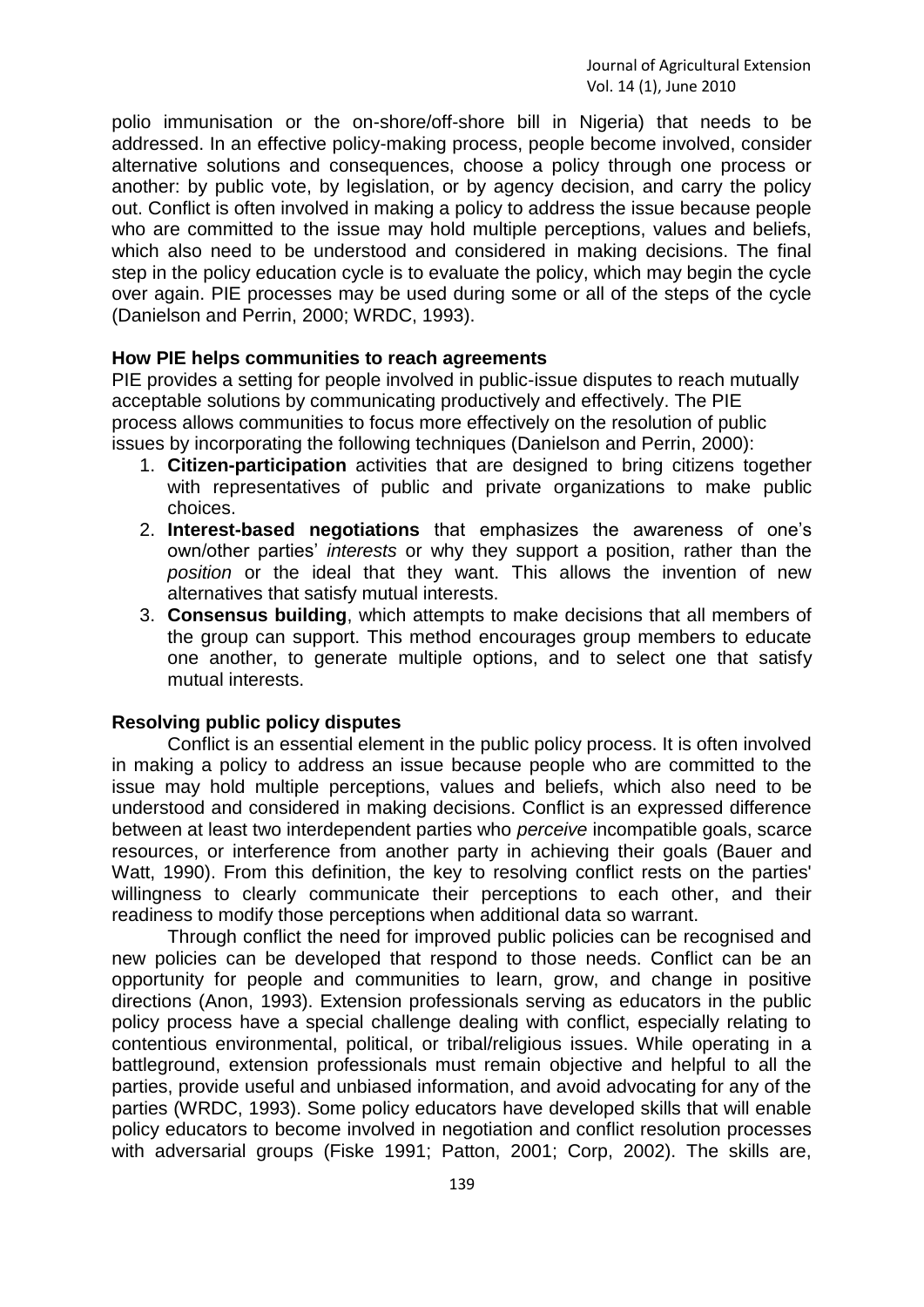however, dependent upon one's ability first, to recognise conflict, and then determine how it is to be addressed.

# **Role of extension professionals in PIE**

Extension professionals in Nigeria may play many key roles in PIE. These roles involve *content* (information provider and technical adviser) and *process* (convener, facilitator, programme developer, mediator) roles. In c*ontent* roles, the extension professionals are to provide information and help interpret it. As *information providers*, they should share research-based facts while as *technical advisors*, they are expected to help stakeholders sift through the facts and interpret what the facts mean in different contexts. In process roles, the extension professional should help parties to interact productively.

- As *conveners*, they should seek to draw the various stakeholders into a collaborative problem-solving venture. Collaborative planning is a process in which parties to a dispute agree to work together in anticipation of a conflict, and plan ways to avoid the conflict (Pendzich, 1994 and Anderson *et al.*, 1996 cited in Cousins, 1996).
- As *facilitators*, they also help choose the meeting ground and format, set the ground rules, focus attention on the decision-making process, and use consensus-seeking techniques. Facilitation is the assistance of a neutral third party in running a meeting and helping make it productive; this can involve assisting in developing an agenda, keeping participants on tract, and in ensuring that all parties have an equal voice (Pendzich, 1994 and Anderson *et al.*, 1996 cited in Cousins, 1996). As either conveners or facilitators, extension professionals may thus work with a coalition of interested parties, establishing goals and procedures through shared decision-making.
- As *programme developers*, they should help develop long-range educational programmes and set short-range actions to implement the programmes.
- As *mediators*, they should work with the disputing parties individually or collectively to improve their collaborative problem-solving skills. They also may assume a middle position by intervening, interposing, and reconciling differences in attempts to bring about consensus and settlement (Danielson and Perrin, 2000).

The role of the extension professional as policy educators therefore changes from "expert" to "supporter" when the public policy education model is applied to conflict resolution. The educator is not the direct provider of information and analysis, does not identify the alternatives, does not examine the expected consequences and does not describe the decision process. Instead, the educator becomes the facilitator in teaching new behaviour and managing a *collaborative* negotiation process that the participants follow to educate themselves, define and analyse the problem, search for alternative solutions, reach an agreement and begin implementation (WREP, 1993).

In policy education, the extension professionals should provide information and analysis and/or facilitate a process to help people understand the issue, identify alternatives, examine the expected consequences and describe the decision process. Extension professionals in Nigeria, thus, have a special challenge in providing useful and unbiased information without taking sides. They must deal with *facts*, which are verifiable statements; *myths*, which are what people perceive to be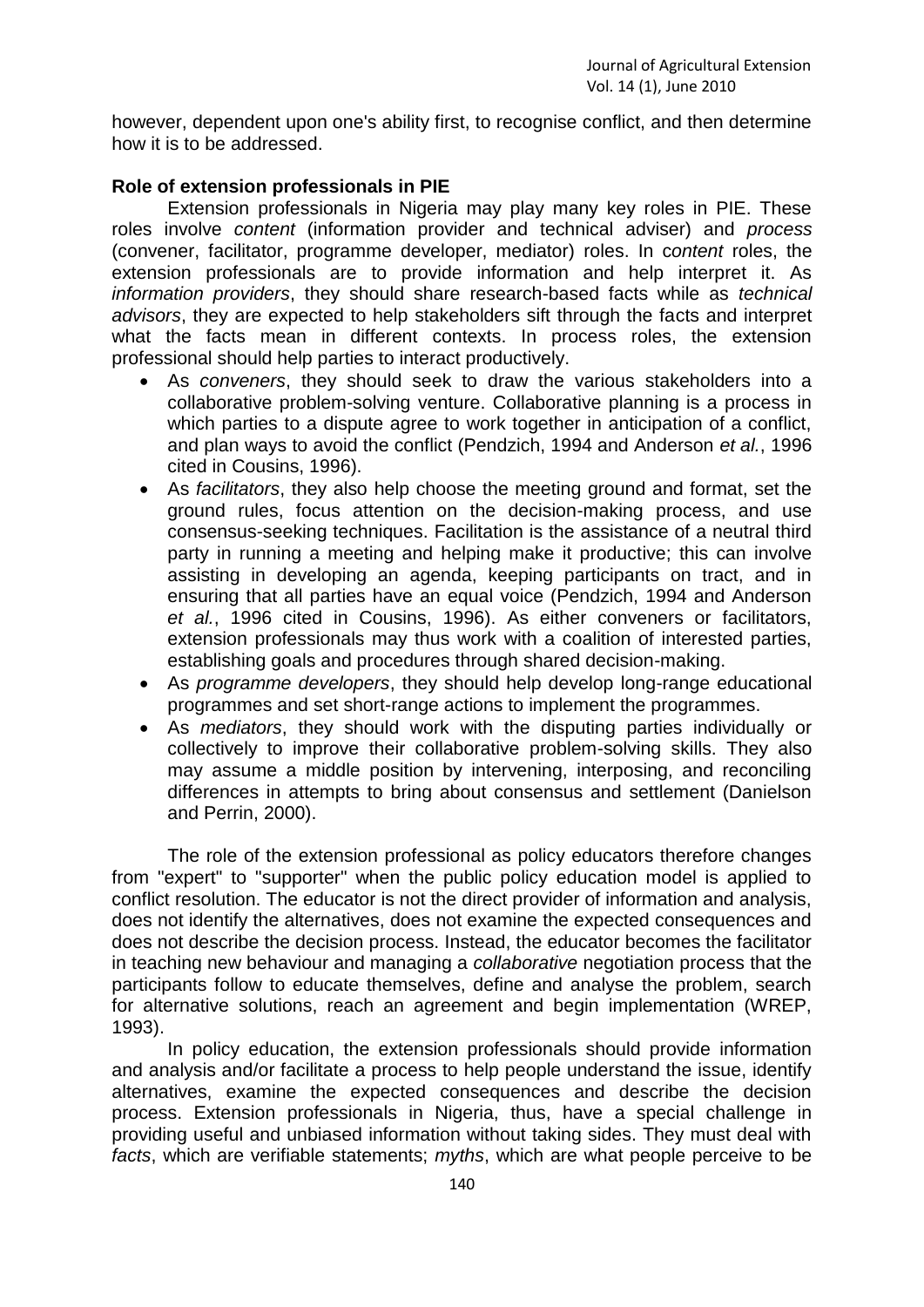true; and *values*, which are standards of personal preference. The resolution of public issues involves value judgements that generate conflicts. In this context, extension professionals must focus on replacing myths with facts and on creating respect for different values. They, also, should help people to clarify and understand the implications of their values (Danielson and Perrin, 2000).

There are, however, several important principles the policy educator should address to be effective (WREP, 1993; Danielson and Perrin, undated):

- 1. Be sure you know where your audience is in the issue cycle. If you are describing alternatives and consequences for people who have not yet clearly defined or understood the issue, their effort will be wasted and confusing. Remember that different groups will be at different steps.
- 2. Never advocate a particular outcome or solution. It will compromise your credibility as an educator both now and in the future. It is a known fact that educators are people too, and have their own values and beliefs that prevent them from being completely objective and neutral. The challenge for extension professionals is to strengthen advocates on all sides of the issue.
- 3. Do not describe the consequences of alternatives as *advantages or disadvantages* or *pros and cons*. What is a *pro* for one group is very likely to be a *con* for someone else.
- 4. The solution has to be implemented and there is always the possibility of faulty implementation, because the consequences may turn out to be different than expected. The evaluation period should show if the solution works to satisfy the parties involved. In these last two steps the policy educator can again play an important role.
- 5. The policy educator does not participate directly in the decision on choice of alternative except to facilitate the understanding and participation of others in the decision-making process.
- 6. Be alert to recognize a teachable moment. This typically occurs when potentially affected people or groups are concerned enough about an issue that they are receptive to educational information. If, however, people have become so fervently wedded to inflexible positions that they are unable to accept additional information and analysis, it is unlikely an educational programme will be successful (Sachs *et al*. cited in WREP, 1993). This may, however, be a point where the collaborative conflict resolution model can be applied.
- 7. If few citizens seem to care about an important public issue, the policy educator should target and gather feedback from those citizens who do express an interest. He should then educate others on how the issue affects their community. This may lead to better understanding of the issues and provides information that could serve as solid basis for decision-making that incorporates stakeholder concerns.
- 8. Check out your own personal biases. You should only work on an issue if you can suspend any biases about it.
- 9. Don't try to answer technical questions outside your area of expertise direct citizens to the appropriate source.
- 10.Understand that potentially explosive public issues require constant monitoring and flexibility in your approach.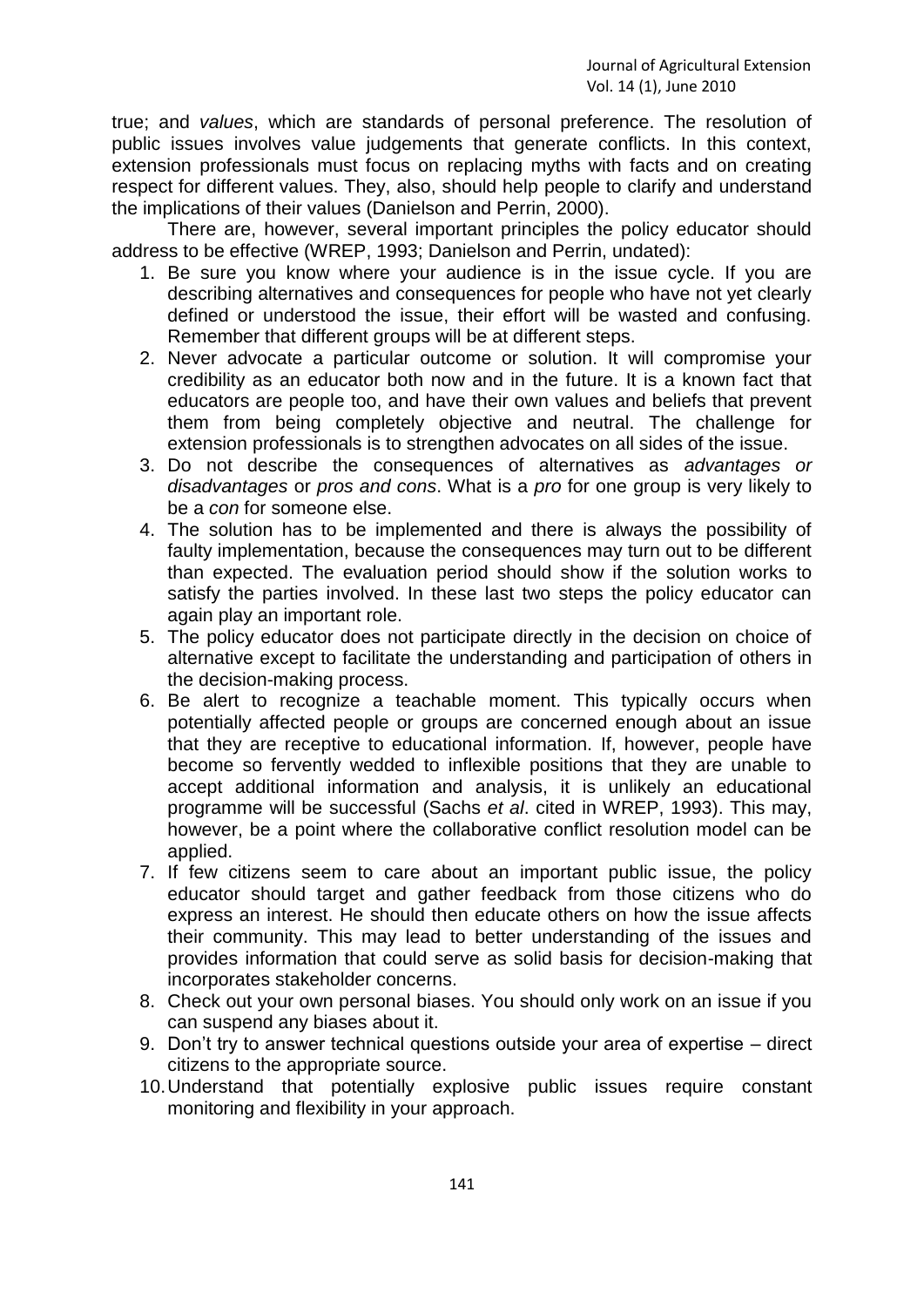- 11.Be prepared to work with your group to reach an agreement on types and sources of information that will be used to evaluate the problem and options for solution.
- 12.Preparation is a key to success in PIE, particularly when the issue is controversial and people are in conflict. Good preparation may entail talking to stakeholders before bringing them together to learn about the issues, and identify people and organizations to be involved in finding solutions.
- 13.Once a group has arrived at a solution to a problem, be sure to lay the groundwork so the solutions get carried out.

# **Outcome of Successful PIE**

Some possible outcomes of successful PIE include:

- Better understanding of issues
- Collaborative efforts to address issues
- Expanded options for addressing the issue
- A more thorough analysis of impacts
- Public choices that are more effective, sustainable, and fair
- Long run benefits that include greater competence among leaders and public representatives, more networks of collaborators, and enhanced community and organization ability to address issues (Dale, 1993 cited in Danielson and Perrin, 2000).

### **Institutional requirements for involvement of extension professionals in PIE**

Extension professionals can only engage themselves in PIE if it falls within the mandates of organisations they serve. Unfortunately, many extension agencies in Nigeria are yet to include PIE among their mandates. However, because of the high potentials in Nigeria for many public issues to cause controversy, it is necessary for extension organisations to explicitly incorporate PIE into their programmes. Training is also required to acquaint extension professionals with the principles, process and practice of PIE. Integrating PIE into curricula of extension programmes in Nigerian universities and related training institutions may be one step along this direction. In turn, extension professionals must plan and execute PIE programmes that are balanced, that are based upon scientifically derived information, and that facilitate collaborative problem solving (Danielson and Perrin, 2000).

The administrations of extension organisations in Nigeria also need to recognise that PIE may place extension professionals in controversial positions particularly when they are handling contentious issues. A policy statement from the North Carolina Cooperative Extension Service as cited in Danielson and Perrin (2000) particularly observe that no PIE programme is totally risk-free to the Extension professional, but the support or involvement of advisory groups or supervisors will minimise the risk. The commitment of extension administrations in Nigeria to PIE can be in 1) their support for appropriate in-service training and study leave opportunities for extension professionals pursuing careers in PIE; 2) the development of educational materials and fostering of linkages and informationsharing with other agencies and groups; 3) the acquisition and allocation of additional resources where possible; and 4) the recognition and rewarding of those individuals who conduct PIE programmes.

# **Conclusion**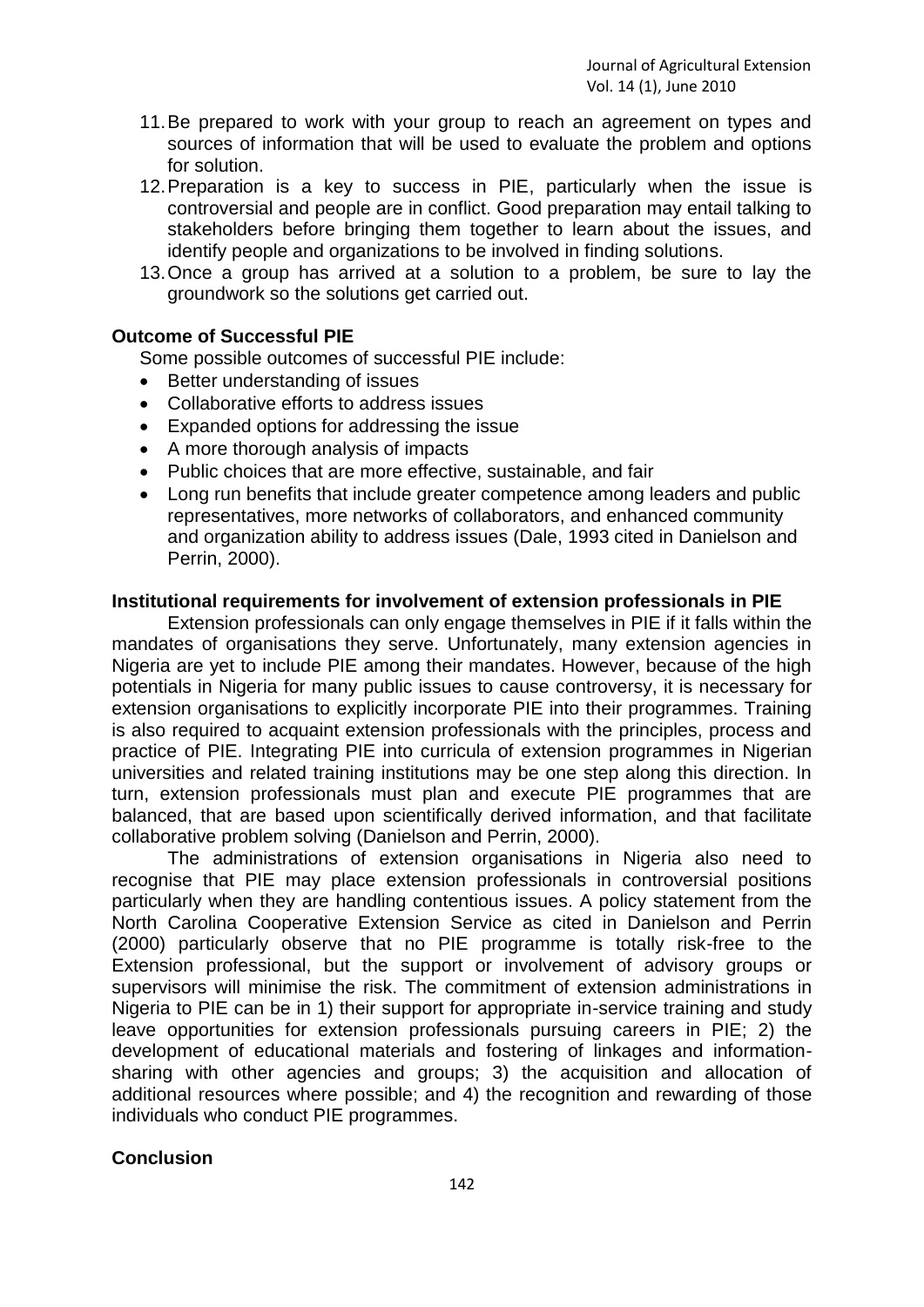The need for extension professionals in Nigeria to venture into PIE and conflict resolution cannot be over-emphasised because (1) Nigeria operates a "democracy" that ideally should provide a conducive atmosphere for imparting public policy education; (2) the potential for public issues in the country to degenerate into controversies and violent conflicts is very high particularly when the issues affect sensitive matters such as religion, ethnicity, sharing of resources, etc. . Incorporating PIE into policy making will allow communities in Nigeria to use the conflict as an opportunity to explore topics, better understand the issues, and consider alternate solutions.

However, involvement of extension professionals in Nigeria in PIE can only be possible when the institutional environment of extension agencies in the country gives it a worthy support. The extension professionals also will require training on the principles and process of PIE and the ability to practically apply skills so acquired for them to effectively impart public policy education. It is therefore recommended that Extension institutions should make effort to mainstream PIE into their purview and also provide their staff with the necessary training to practice PIE on the field.

#### **References**

- Bauer, L. and P.K. Watt (1990). *Dispute resolution: a handbook for land use planners and resource managers.* Prepared for the Oregon Department of Land Conservation and Development. University of Oregon Bureau of Governmental Research and Service, November.
- BBC (2003). Violence brings curfew in Niger Delta. BBC News World Edition, 17 August.
- Corp, M.K. (2002). Conflict-laden issues: a learning opportunity. *Journal of Extension*, Vol. 40, No. 1.
- Cousins, B. (1996). Conflict management for multiple resource users in pastoral and agro-pastoral contexts. *IDS Bulletin*, Vol. 27, No. 3, p. 49.
- Danielson, L. and Perrin, C. (2000). Extension's role in public issues education and dispute resolution, North Carolina Cooperative Extension Service, North Carolina State University, USA

[http://www.ces.ncsu.edu/depts/agecon/PIE/newpie/public\\_issues\\_ed/pdf/PIE\\_fact\\_sheet2000.pdf](http://www.ces.ncsu.edu/depts/agecon/PIE/newpie/public_issues_ed/pdf/PIE_fact_sheet2000.pdf).

- Extension Committee on Organization and Policy (1992). Public issues education. The cooperative extension system's role in addressing Public Issues. ECOP, Washington, DC: Extension Service, USDA.
- FAO (2001). Agricultural and rural extension worldwide: options for institutional reform in the developing countries.
- Fiske, E.P. (1991). Controversial issues as opportunities: extension effectiveness in resolving environmental disputes." *Journal of Extension*, Fall Issue.
- Haug, R. (1999). Some leading issues in international agricultural extension, a literature review, *Journal of Agricultural Education and Extension*, vol. 5, no. 4.
- IPS (2004). Labor-Nigeria: union leaders call for strike over fuel tax. Inter Press Service News Agency, January 10.
- IRIN News (2002). Nigeria: dozens reported dead in clashes between farmers, herders, January 8, IRIN News.org.
- IRIN (2003). Nigeria: parliament to discuss polio vaccine controversy. IRIN News.org